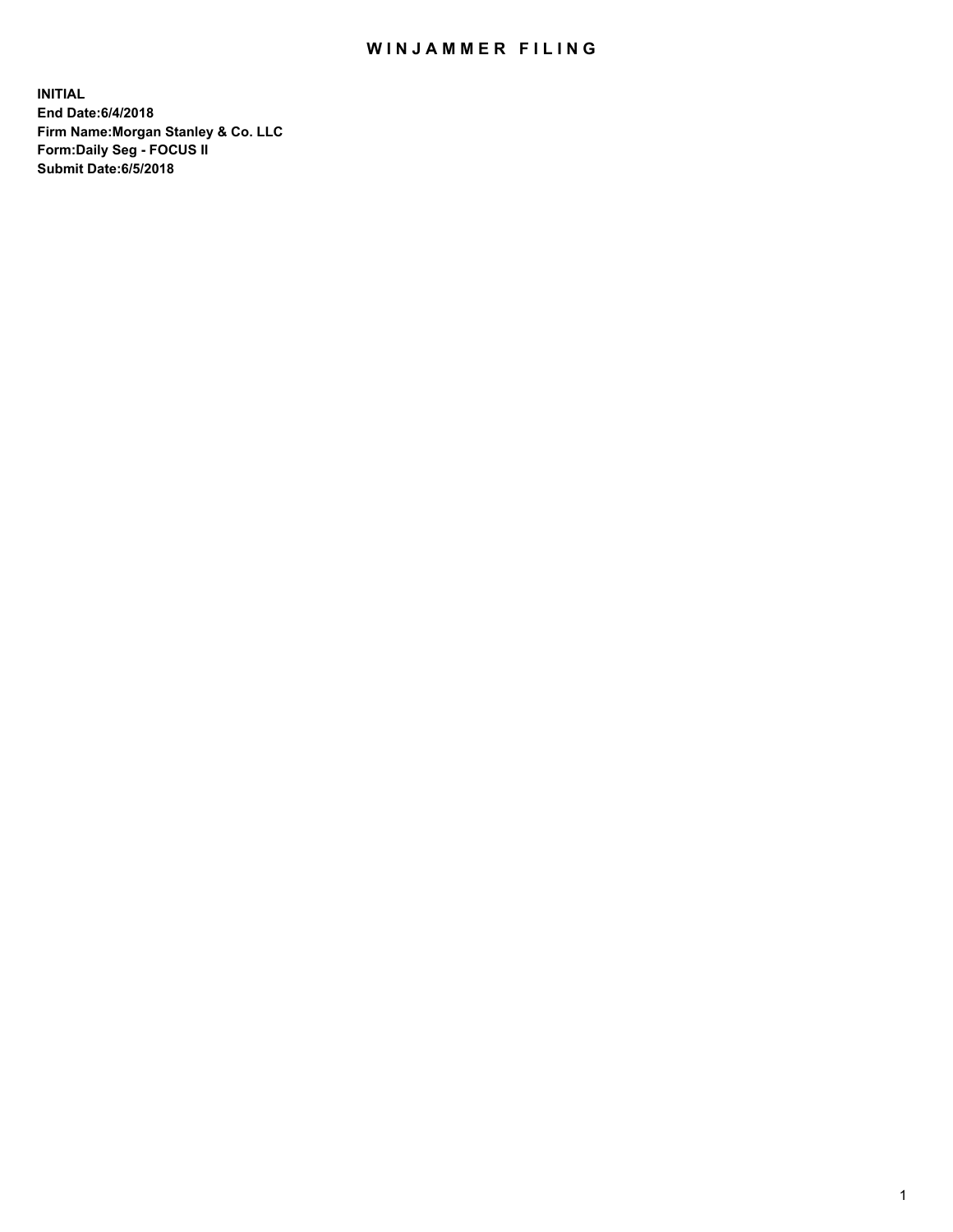## **INITIAL End Date:6/4/2018 Firm Name:Morgan Stanley & Co. LLC Form:Daily Seg - FOCUS II Submit Date:6/5/2018 Daily Segregation - Cover Page**

| Name of Company<br><b>Contact Name</b><br><b>Contact Phone Number</b><br><b>Contact Email Address</b>                                                                                                                                                                                                                         | Morgan Stanley & Co. LLC<br><b>Ikram Shah</b><br>212-276-0963<br>Ikram.shah@morganstanley.com |
|-------------------------------------------------------------------------------------------------------------------------------------------------------------------------------------------------------------------------------------------------------------------------------------------------------------------------------|-----------------------------------------------------------------------------------------------|
| FCM's Customer Segregated Funds Residual Interest Target (choose one):<br>a. Minimum dollar amount: ; or<br>b. Minimum percentage of customer segregated funds required:%; or<br>c. Dollar amount range between: and; or<br>d. Percentage range of customer segregated funds required between:% and%.                         | 280,000,000<br><u>0</u><br>0 <sub>0</sub><br>0 <sub>0</sub>                                   |
| FCM's Customer Secured Amount Funds Residual Interest Target (choose one):<br>a. Minimum dollar amount: ; or<br>b. Minimum percentage of customer secured funds required:%; or<br>c. Dollar amount range between: and; or<br>d. Percentage range of customer secured funds required between:% and%.                           | 140,000,000<br><u>0</u><br>0 <sub>0</sub><br>0 <sub>0</sub>                                   |
| FCM's Cleared Swaps Customer Collateral Residual Interest Target (choose one):<br>a. Minimum dollar amount: ; or<br>b. Minimum percentage of cleared swaps customer collateral required:%; or<br>c. Dollar amount range between: and; or<br>d. Percentage range of cleared swaps customer collateral required between:% and%. | 92,000,000<br>0 <sub>0</sub><br>0 <sub>0</sub>                                                |

Attach supporting documents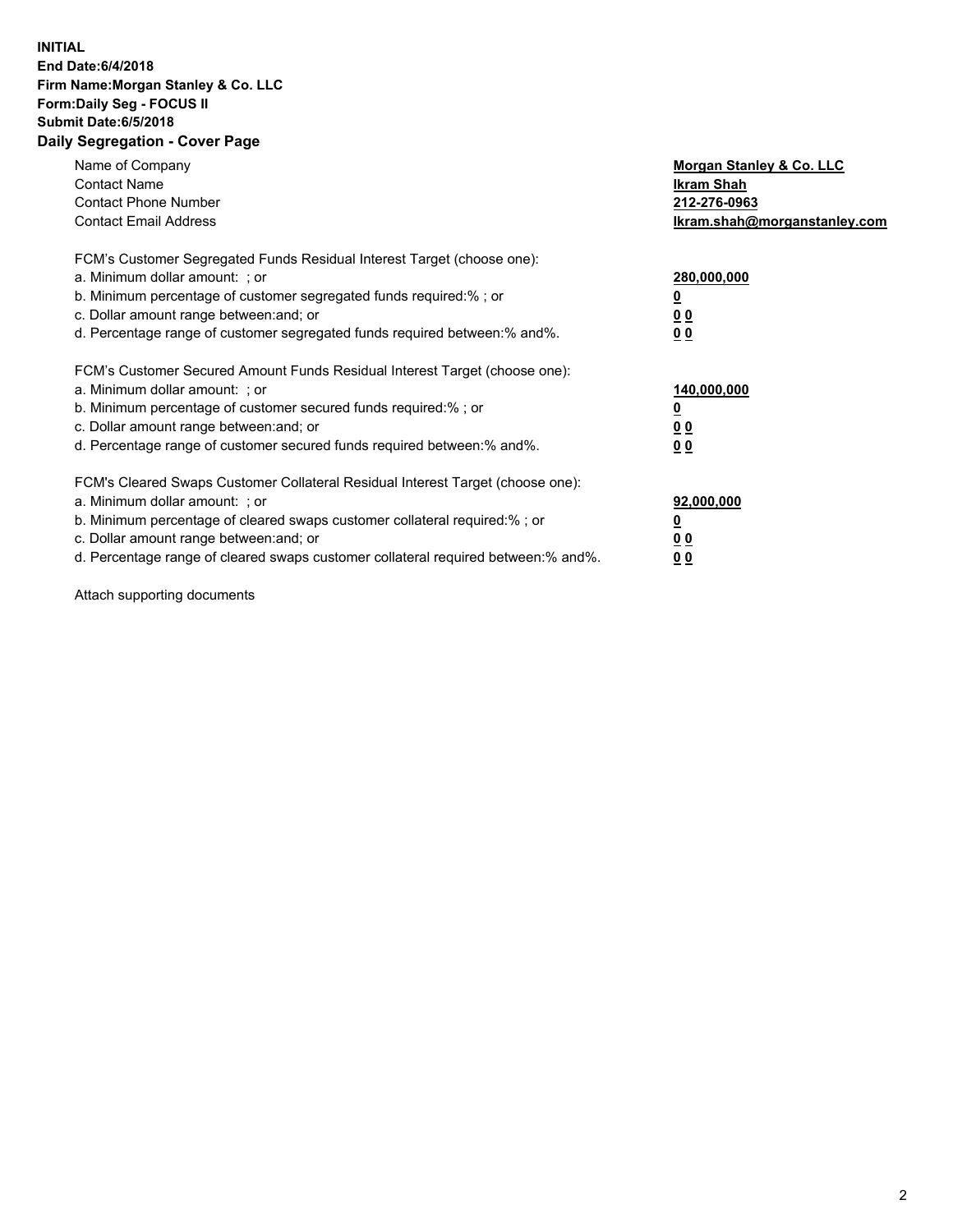## **INITIAL End Date:6/4/2018 Firm Name:Morgan Stanley & Co. LLC Form:Daily Seg - FOCUS II Submit Date:6/5/2018 Daily Segregation - Secured Amounts** Foreign Futures and Foreign Options Secured Amounts Amount required to be set aside pursuant to law, rule or regulation of a foreign government or a rule of a self-regulatory organization authorized thereunder **0** [7305] 1. Net ledger balance - Foreign Futures and Foreign Option Trading - All Customers A. Cash **3,393,219,615** [7315] B. Securities (at market) **2,016,412,960** [7317] 2. Net unrealized profit (loss) in open futures contracts traded on a foreign board of trade **145,834,593** [7325] 3. Exchange traded options a. Market value of open option contracts purchased on a foreign board of trade **29,987,973** [7335] b. Market value of open contracts granted (sold) on a foreign board of trade **-27,880,149** [7337] 4. Net equity (deficit) (add lines 1. 2. and 3.) **5,557,574,992** [7345] 5. Account liquidating to a deficit and account with a debit balances - gross amount **25,272,924** [7351] Less: amount offset by customer owned securities **-24,112,386** [7352] **1,160,538** [7354] 6. Amount required to be set aside as the secured amount - Net Liquidating Equity Method (add lines 4 and 5) **5,558,735,530** [7355] 7. Greater of amount required to be set aside pursuant to foreign jurisdiction (above) or line 6. **5,558,735,530** [7360] FUNDS DEPOSITED IN SEPARATE REGULATION 30.7 ACCOUNTS 1. Cash in banks A. Banks located in the United States **524,581,419** [7500] B. Other banks qualified under Regulation 30.7 **911,890,537** [7520] **1,436,471,956** [7530] 2. Securities A. In safekeeping with banks located in the United States **99,756,219** [7540] B. In safekeeping with other banks qualified under Regulation 30.7 **0** [7560] **99,756,219** [7570] 3. Equities with registered futures commission merchants A. Cash **6,116,053** [7580] B. Securities **0** [7590] C. Unrealized gain (loss) on open futures contracts **-10,561** [7600] D. Value of long option contracts **0** [7610] E. Value of short option contracts **0** [7615] **6,105,492** [7620] 4. Amounts held by clearing organizations of foreign boards of trade A. Cash **0** [7640] B. Securities **0** [7650] C. Amount due to (from) clearing organization - daily variation **0** [7660] D. Value of long option contracts **0** [7670] E. Value of short option contracts **0** [7675] **0** [7680] 5. Amounts held by members of foreign boards of trade A. Cash **2,143,518,376** [7700] B. Securities **1,916,656,741** [7710] C. Unrealized gain (loss) on open futures contracts **145,845,154** [7720] D. Value of long option contracts **29,987,973** [7730] E. Value of short option contracts **-27,880,149** [7735] **4,208,128,095** [7740] 6. Amounts with other depositories designated by a foreign board of trade **0** [7760] 7. Segregated funds on hand **0** [7765] 8. Total funds in separate section 30.7 accounts **5,750,461,762** [7770] 9. Excess (deficiency) Set Aside for Secured Amount (subtract line 7 Secured Statement Page 1 from Line 8) **191,726,232** [7380]

- 10. Management Target Amount for Excess funds in separate section 30.7 accounts **140,000,000** [7780]
- 11. Excess (deficiency) funds in separate 30.7 accounts over (under) Management Target **51,726,232** [7785]

3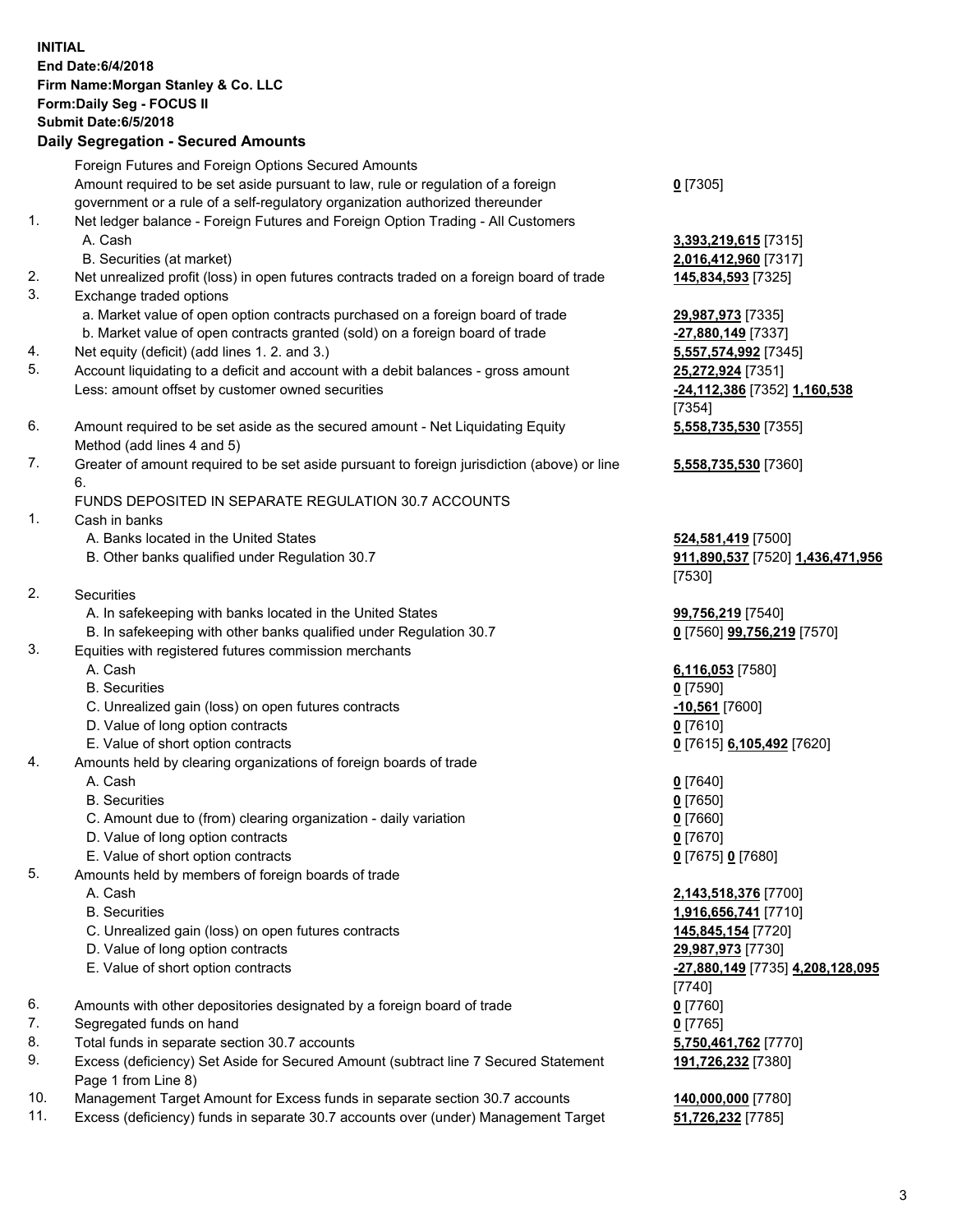**INITIAL End Date:6/4/2018 Firm Name:Morgan Stanley & Co. LLC Form:Daily Seg - FOCUS II Submit Date:6/5/2018 Daily Segregation - Segregation Statement** SEGREGATION REQUIREMENTS(Section 4d(2) of the CEAct) 1. Net ledger balance A. Cash **9,486,924,160** [7010] B. Securities (at market) **5,579,437,657** [7020] 2. Net unrealized profit (loss) in open futures contracts traded on a contract market **429,494,387** [7030] 3. Exchange traded options A. Add market value of open option contracts purchased on a contract market **461,272,325** [7032] B. Deduct market value of open option contracts granted (sold) on a contract market **-652,766,524** [7033] 4. Net equity (deficit) (add lines 1, 2 and 3) **15,304,362,005** [7040] 5. Accounts liquidating to a deficit and accounts with debit balances - gross amount **516,649,001** [7045] Less: amount offset by customer securities **-515,518,924** [7047] **1,130,077** [7050] 6. Amount required to be segregated (add lines 4 and 5) **15,305,492,082** [7060] FUNDS IN SEGREGATED ACCOUNTS 7. Deposited in segregated funds bank accounts A. Cash **4,002,355,638** [7070] B. Securities representing investments of customers' funds (at market) **0** [7080] C. Securities held for particular customers or option customers in lieu of cash (at market) **1,005,414,746** [7090] 8. Margins on deposit with derivatives clearing organizations of contract markets A. Cash **6,307,398,581** [7100] B. Securities representing investments of customers' funds (at market) **0** [7110] C. Securities held for particular customers or option customers in lieu of cash (at market) **4,574,022,911** [7120] 9. Net settlement from (to) derivatives clearing organizations of contract markets **-66,095,394** [7130] 10. Exchange traded options A. Value of open long option contracts **461,272,325** [7132] B. Value of open short option contracts **and the set of open short option contracts -652,766,524** [7133] 11. Net equities with other FCMs A. Net liquidating equity **5,450,819** [7140] B. Securities representing investments of customers' funds (at market) **0** [7160] C. Securities held for particular customers or option customers in lieu of cash (at market) **0** [7170] 12. Segregated funds on hand **0** [7150] 13. Total amount in segregation (add lines 7 through 12) **15,637,053,102** [7180] 14. Excess (deficiency) funds in segregation (subtract line 6 from line 13) **331,561,020** [7190] 15. Management Target Amount for Excess funds in segregation **280,000,000** [7194]

- 16. Excess (deficiency) funds in segregation over (under) Management Target Amount
- Excess

**51,561,020** [7198]